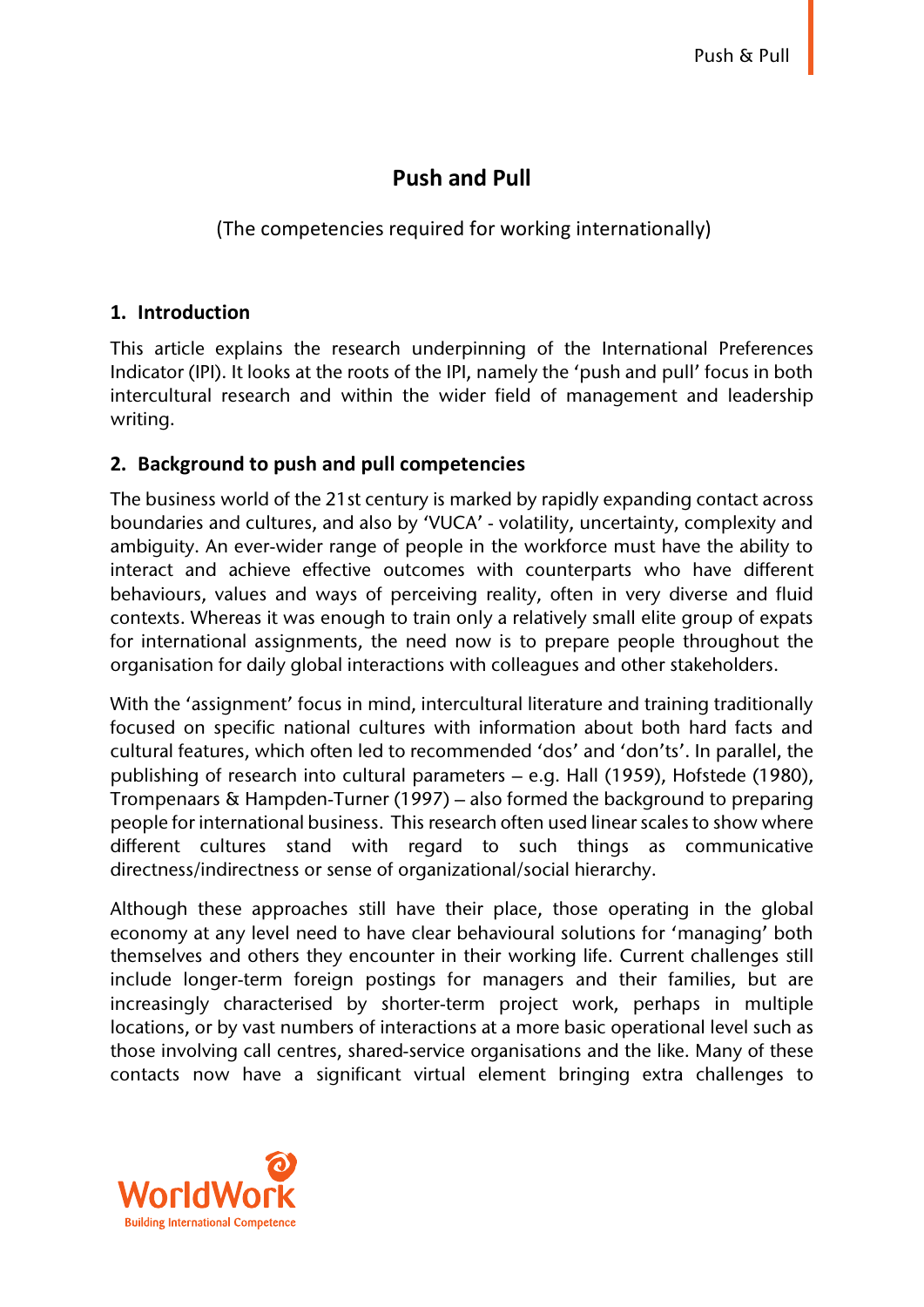competency development. Indeed, some of those needing global skills may never leave a desk in an office in their home-town.

The IPI is published by WorldWork Ltd and uses a competency-based approach to help people identify ways in which they can become more effective when working internationally. It uses a self-report questionnaire and provides normed feedback on the participant's focus of energy across 10 dimensions categorised into two contrasting styles – the 'Push' and the 'Pull' approach. It is used in workshops or training sessions where feedback can be provided to a whole group at once and where participants can benefit from peer support sessions. The IPI enables participants to become more effective in an intercultural context through the implementation of a concrete, pragmatic and behavioural action plan. It can also provide important insights into the styles inherent in a team of people who work together to enable them to reach a better profile and balance in relation to the overall tasks that they are dealing with.

Full details of the International Preferences Indicator can be found at:

#### https://worldwork.global/international-preference-indicator-ipi/

'Push' is 'inside-out' and refers to pushing forward personal/organisational goals, values and messages in a confident, assertive way despite pressures to compromise. This brings a sense of purpose and direction not only for the individual but also for those around him/her. 'Pull', on the other hand, has an 'outside-in' focus and implies drawing others toward oneself by showing a personal interest, winning trust by accepting some of their different behaviours and ideas, sensing and adapting to their unspoken thoughts and feelings, and exploring their ideas and agenda.

Central to the IPI rationale is the notion that these two approaches need to work together in harmony and that managing the situational dynamic as a 'dance' between the two approaches is crucial to successful intercultural interactions. Gaining an appreciation of the diverse perspectives of others, for example, can enable you to communicate your own needs and intentions transparently and sensitively. However, the questionnaire itself recognises that in the real world we have limited energy to range our focus equally across all the behaviours and qualities linked to push and pull. The IPI thus forces participants to distribute their energy, attention and emphasis across 10 qualities (5 associated with the push approach and five with the pull approach) that make the difference in transferring professional skills to an unfamiliar cultural environment. (See Table 1 below for a list of the 10 competencies). It then looks at the implications for dealing with uncertainty and the unknown, as well as finding drive and balance when working in different types of international roles.

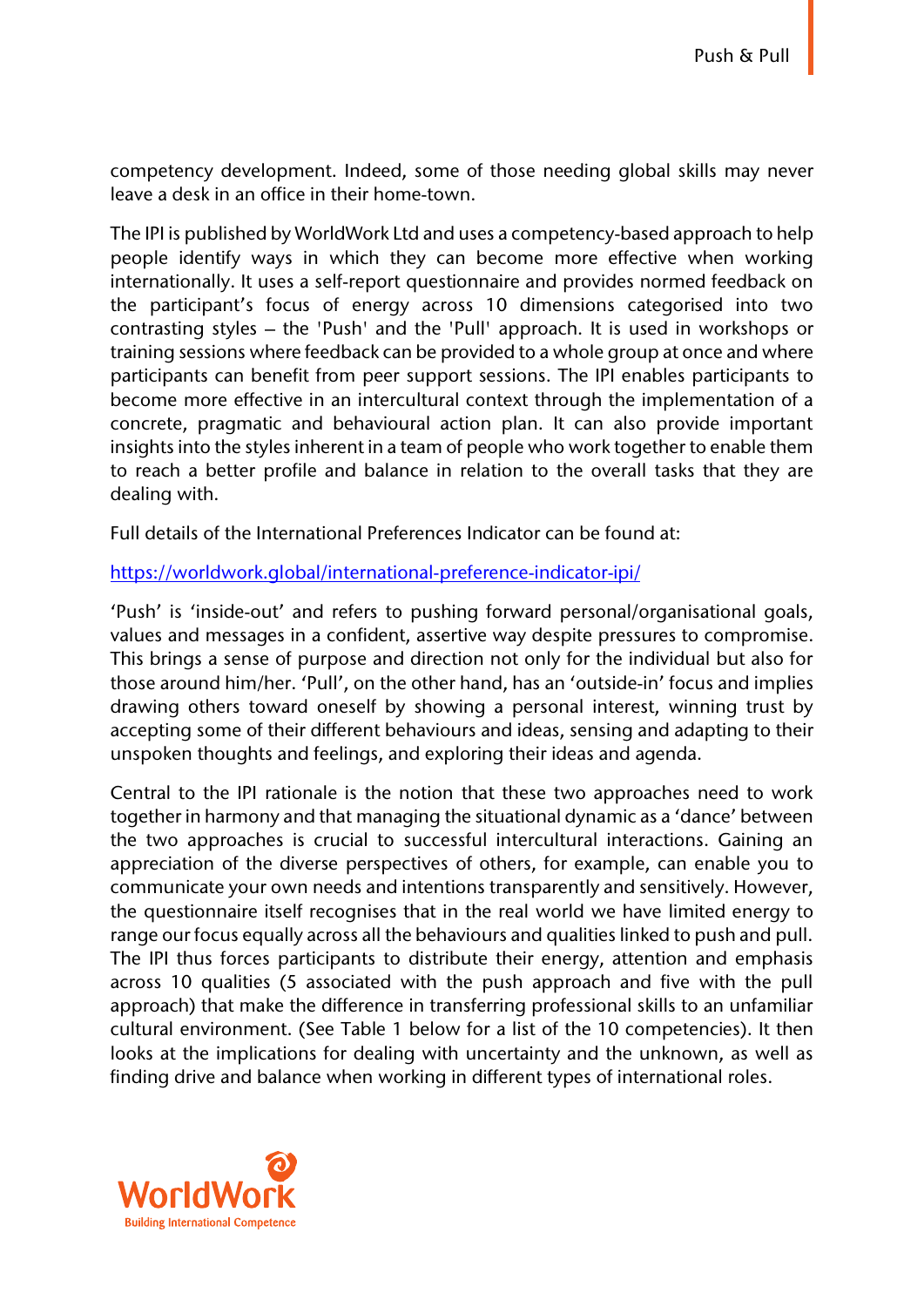| <b>Push Competencies</b>   | <b>Pull Competencies</b>   |  |  |
|----------------------------|----------------------------|--|--|
| Inner Purpose              | Flexible Behaviour         |  |  |
| Spirit of Adventure        | <b>Welcoming Strangers</b> |  |  |
| Resilience                 | Acceptance                 |  |  |
| <b>Focus on Goals</b>      | New Thinking               |  |  |
| <b>Exposing Intentions</b> | Attuned                    |  |  |

### Table 1 – The IPI Competencies

# **3. Sources of push-pull competencies in working across cultures**

The first key source is the findings of quantitative and qualitative research data that answers the question: 'What are the qualities we require for transferring our professional skills into unfamiliar cultural environments'. For example, the research of Gudykunst (1991) on explicit meta-communication and Kealey's (1996) research on emotional maturity support the identification of the push skills of 'Exposing Intentions' and 'Resilience' respectively. Milton & Janet Bennett's work (1979) and Lennox & Wolfe (1984) are some of the sources that underlie pull concepts of 'Acceptance' and 'Flexible Behaviour' in turn. There are research findings justifying all of the other qualities included in the set.

Secondly, larger-scale projects involving researching the dynamics of international collaboration seem to identify a combination of push and pull approaches. The Global People project (2009) researched cross-cultural collaboration between UK and Chinese academics in a major educational project involving the development of elearning materials. It identified all the 10 qualities used in IPI as critical to successful interaction within that project.

There are relatively few empirical studies of remote teams and even fewer that pay serious attention to the views of locally hired staff and to what the competencies of expatriate managers look like from the local perspective. However, Goodall & Roberts (2003) drew on a large corpus of data about the experiences of senior expatriate managers in a major energy company in aligning local teams back with head office. This research indicated that local staff seemed to appreciate Peter, a highly successful expatriate manager in Colombia, as much for his push skills as his pull ones. For example, he shows cultural sensitivity in his approach to 'Welcoming Strangers':

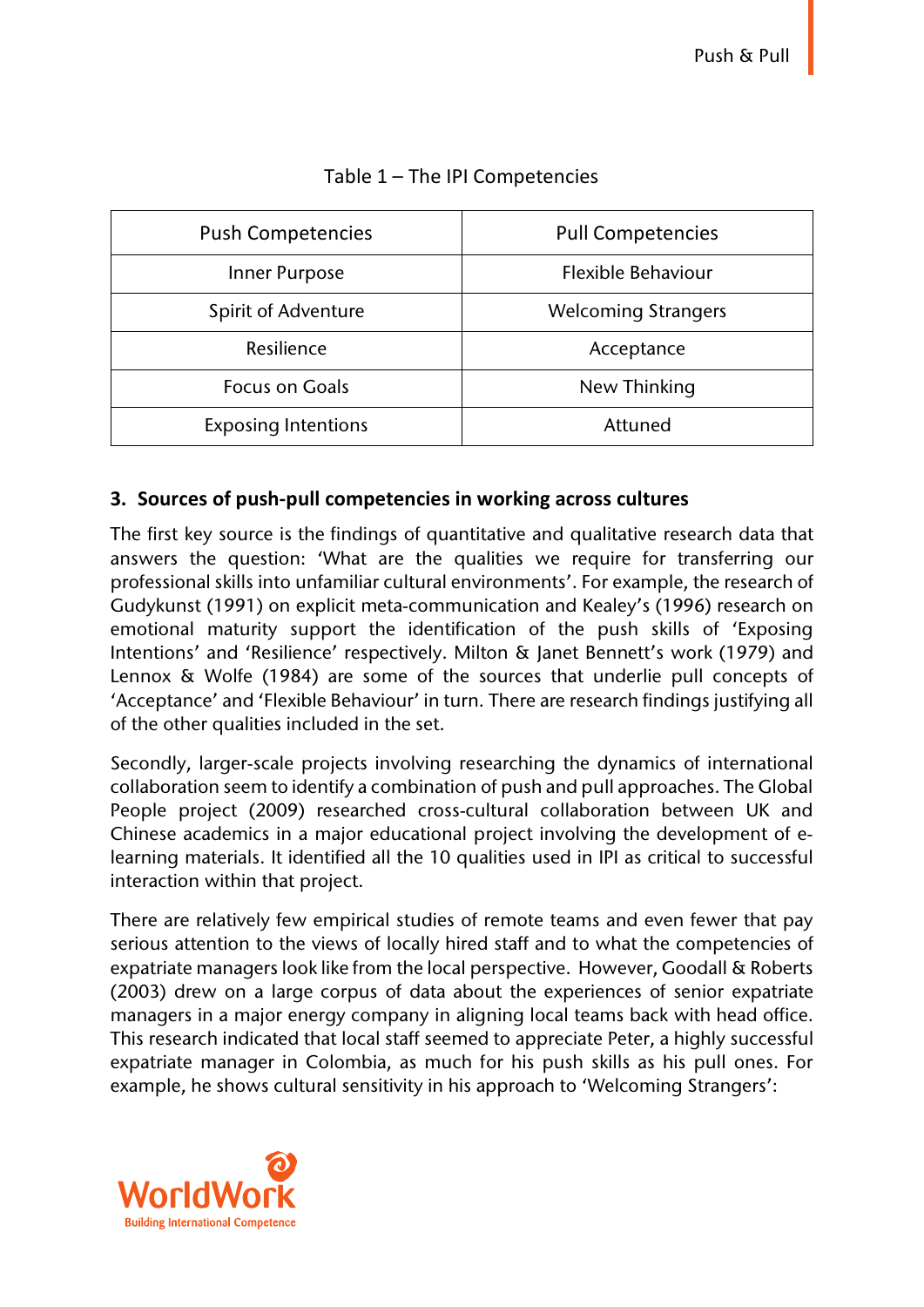*'Colombians say 'hello' every time they meet in the corridor. Jones (a senior expatriate) doesn't and people don't like it, he's antipático . . . Colombians are macho but are polite—hello how are you—a Colombian boss would say hello to everyone . . . It's important to be 'simpático' to humble people like the coffee lady, and Peter does this'.* 

But he is equally praised for his high focus on 'Exposing Intentions':

*'I feel with Peter that we're always getting all the information that cascades down. I'm sure he has to keep things back but it doesn't feel like it'* 

as well as his strong sense of 'Inner Purpose'.

Another manager in China struggles to combine push and pull skills so confidently and is criticised for it. While he is praised for his knowledge of China and the local language and culture, his sensitivity to local staff could also be frustrating. They wanted more direct, simple messages:

*'John is very kind, doesn't want to upset people in front of others so he doesn't say things straight. There are moments when he should be more direct.'*

A third source for the push/pull focus of the IPI is the authors' own experience of working and living abroad, experiencing 'culture shock' and training thousands of international managers and professionals. This work in learning and development spawned the creation of A Case for Global Leadership: the Kai Bendix story (2010) from WorldWork, which is a film-based documentary about the real experience of a German leader facing three major challenges while building a successful business in India. The story reveals that Kai is successful in handling issues of corruption, crossfunctional in-fighting, and disaffected Indian partners not because he is willing to adapt his principles in an unfamiliar cultural context, but because he sticks to what he believes in (high 'Inner Purpose' and 'Resilience') while drawing on relationships and cultural sensitivity to make sense of this to his Indian reports. He seems to 'be himself' but 'with skills' which come from a sensitive combination of push and pull.

The concept of push and pull not only makes sense of the different findings of research on international competency, it also has deep roots in philosophical and cultural history and broader management topics such as communication, teams, influencing and leadership.

# **4. Roots of push and pull in communication theory**

At the heart of communication theory is the concept that communication is never a simple direct act, but an instinctive and unconscious attempt to 'push out' encoded symbol messages that make sense to others, and 'pull out' or decode meaning from the messages that come back. This process of translating meanings into words and

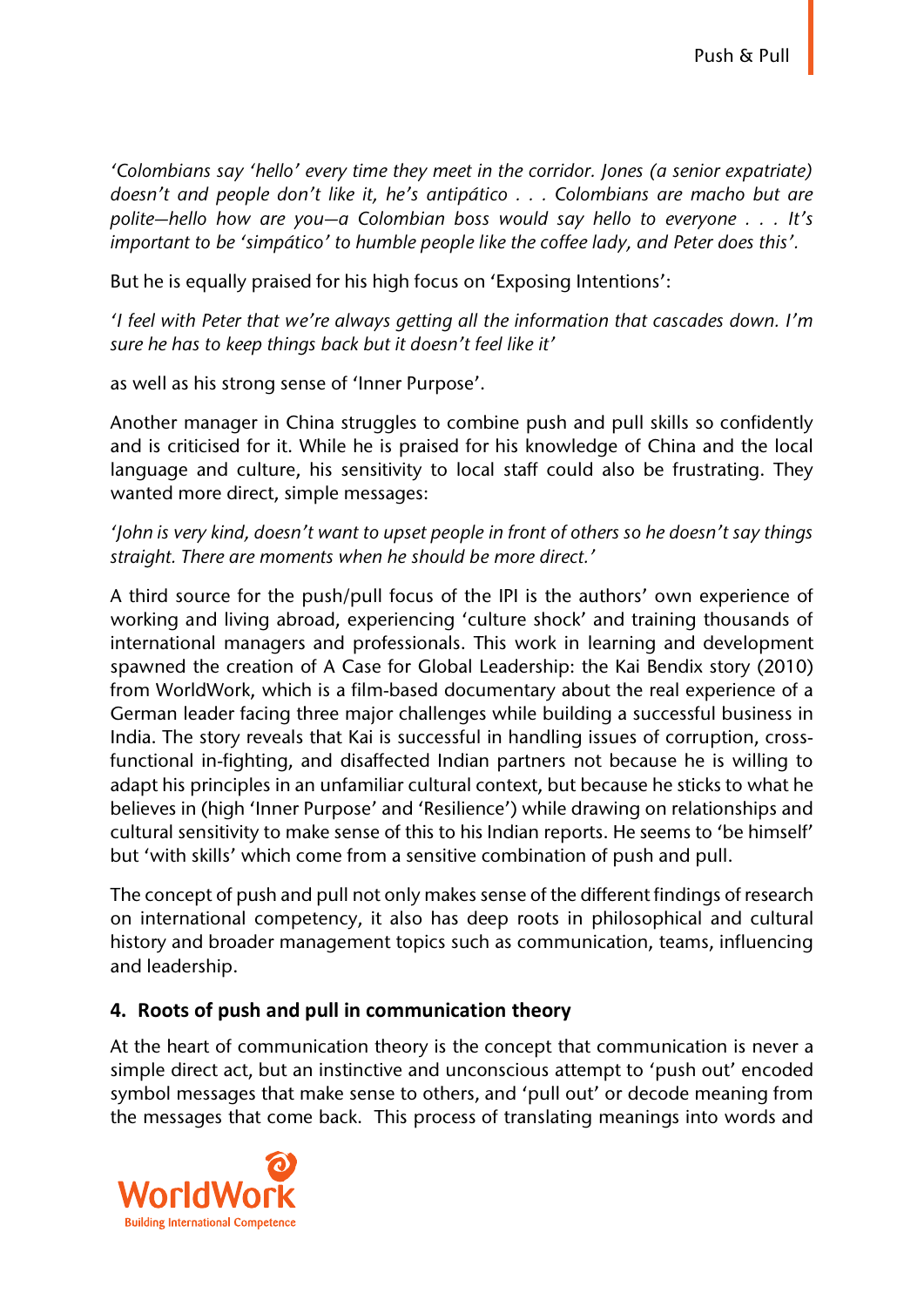behaviours, and then back again into meanings, is very much based on a person's cultural background as well as their individual influences and traits: these differences in approach can lead to problems! Push skills such as framing your intentions and pull skills such as picking up indirect signals help to reduce communication breakdowns when working across cultures. However, it is not necessary to focus solely on international communication to sense the importance of push vs. pull.

In a Western context, Aristotle's ideas on persuasion – which still hold much sway in rhetorical training today – established that alongside displaying one's own credibility (Ethos) and logical argument (Logos) – both basically a push style – must come an appeal to the emotion of the audience (Pathos), in effect pulling them towards you, most obviously by appealing to their values. Additionally, the concept of dialogue (Greek dia logos, = 'through meaning') has its roots in the Ancient World and has attracted a huge revival in modern management, leadership and intercultural literature – Bohm (1996), Isaacs (1999), Senge (2006).

To engage in dialogue is to depart from regular communication (e.g. 'discussion' and 'debate') by employing a more profound push and pull approach to create collective understanding via shared visions, forging alignment and trust, and maintaining commitment to the process and outcomes. Real dialogue also allows diverse perspectives to be aired that would otherwise be lost and hence potential synergies to be achieved. One of the key thinkers is David Bohm, originally a physicist, who stresses the need to shift from 'Newtonian' (linear, traditional approaches) to the 'quantum' (systems thinking, collective leadership) more appropriate for working with diversity in a systems-based economy.

The ground-breaking work of systems theorist Peter Senge (2006) also sees dialogue as central to the organizational learning without which organisations cannot survive. When dialogue is joined with systems thinking, Senge argues, there is the possibility of better addressing complexity and focusing on deep-seated structural issues and forces, rather than being diverted by over-focus on personality and leadership style. Indeed, such is the emphasis on dialogue in his work that it could almost be put alongside systems thinking itself as the central feature of his approach.

In any environment – and especially in a diverse, multicultural environment – dialogue skills can be reframed as 'negotiating' reality or meaning. Almost synonymous with communicative push-pull are the terms 'advocacy' and 'inquiry'. Senge refers to the appropriate use of a combination of high advocacy and high inquiry, i.e. stating clearly what you think or want and explaining the reasoning behind your view, whilst at the same time striving to understand the reasoning of others and inviting them to question their own reasoning. This means of exploring and testing both one's own reasoning - and, almost simultaneously, the reasoning of

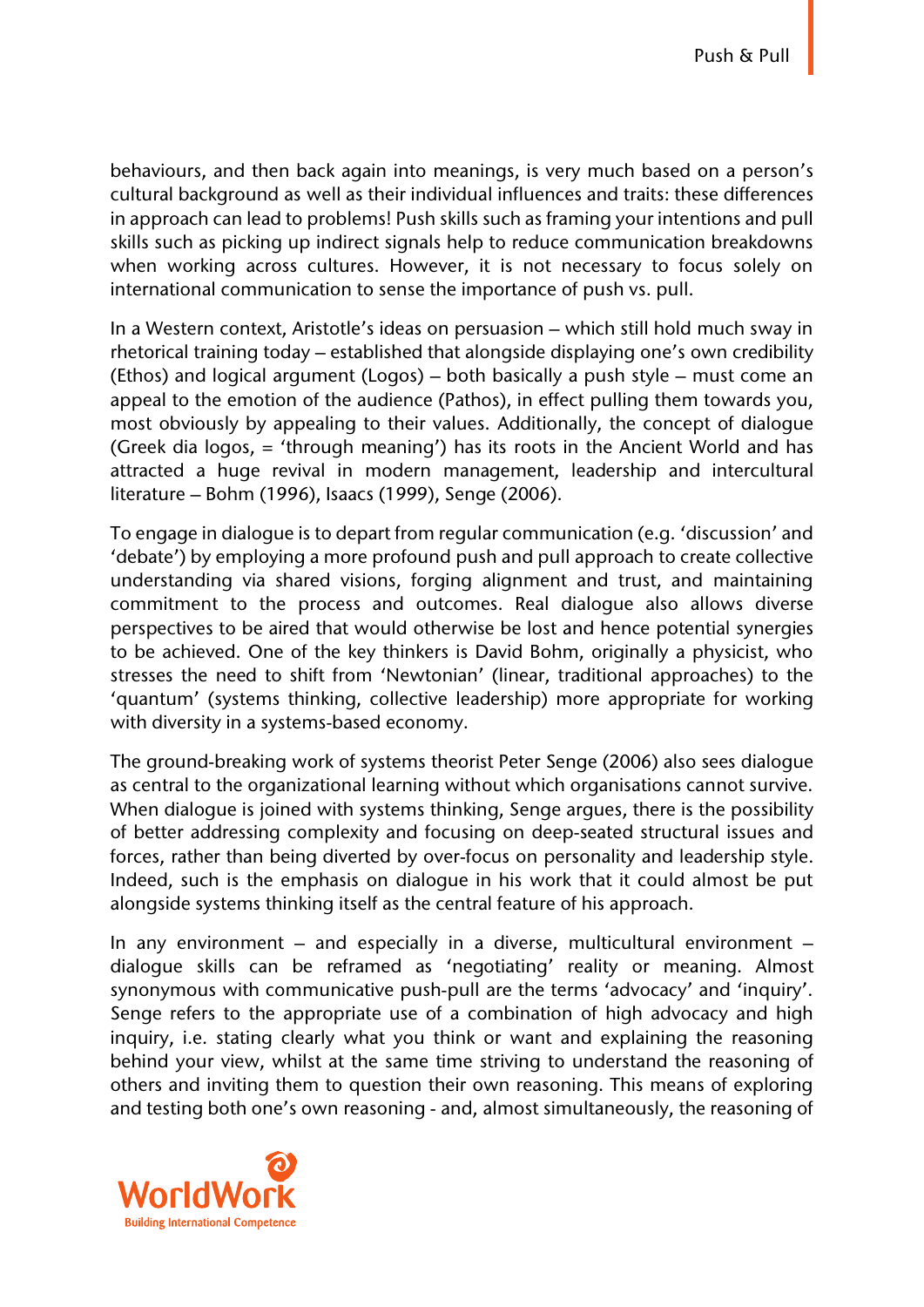others - is effectively to remain at the interface between the push/pull approaches. Especially in intercultural interactions, this approach enables each to understand other's intentions, cultural drivers and resultant behaviours.

In the IPI, the response to the push-pull dilemma is reflected in the *Constructing Meaning* style which combines 'exposing intentions' and 'attuned' and which therefore reflects the individual style that you bring to this concept of negotiating meaning when working internationally.

# **5. Push and pull in team theory, influencing & leadership**

Teams

Advocacy vs Inquiry was also one of three bipolar dimensions in the work of Marcial Losada (1999, 2005), which analysed the complex dynamics of team interactions and resultant productivity. The crucial conclusion was that a balance of advocacy and inquiry, combined in a ratio of almost 3:1 positive to negative interactions during team meetings, was the key to dramatic productivity growth. It also indicated that high-performing teams differed from low-performing ones by having a balanced focus on 'self' and 'other' in team interactions, rather than allowing a focus on 'self' to dominate.

|                       | Connectivity | Inquiry/Advocacy           | Self/Other          | Positive/Negative    |
|-----------------------|--------------|----------------------------|---------------------|----------------------|
| High<br>Performance   | High         | <b>Balanced</b>            | <b>Balanced</b>     | High                 |
| Medium<br>performance | Medium       | <b>Towards</b><br>advocacy | Towards<br>self     | <b>Balanced</b>      |
| Low<br>performance    | Low          | Advocacy<br>dominant       | Self is<br>dominant | Negative<br>dominant |

Table 2 – High Performing Teams

This clearly extends the focus on push and pull beyond communication to issues of identity – the extent to which you identify with the needs of the team as a whole (and others within the team), or with your own separate individual needs within that team. According to Tuckman (1965), all teams go through a stage of 'forming' and 'storming' where individuals search for finding an identity and role within a new team. In multi-cultural teams this is made more complex by the need to build trust

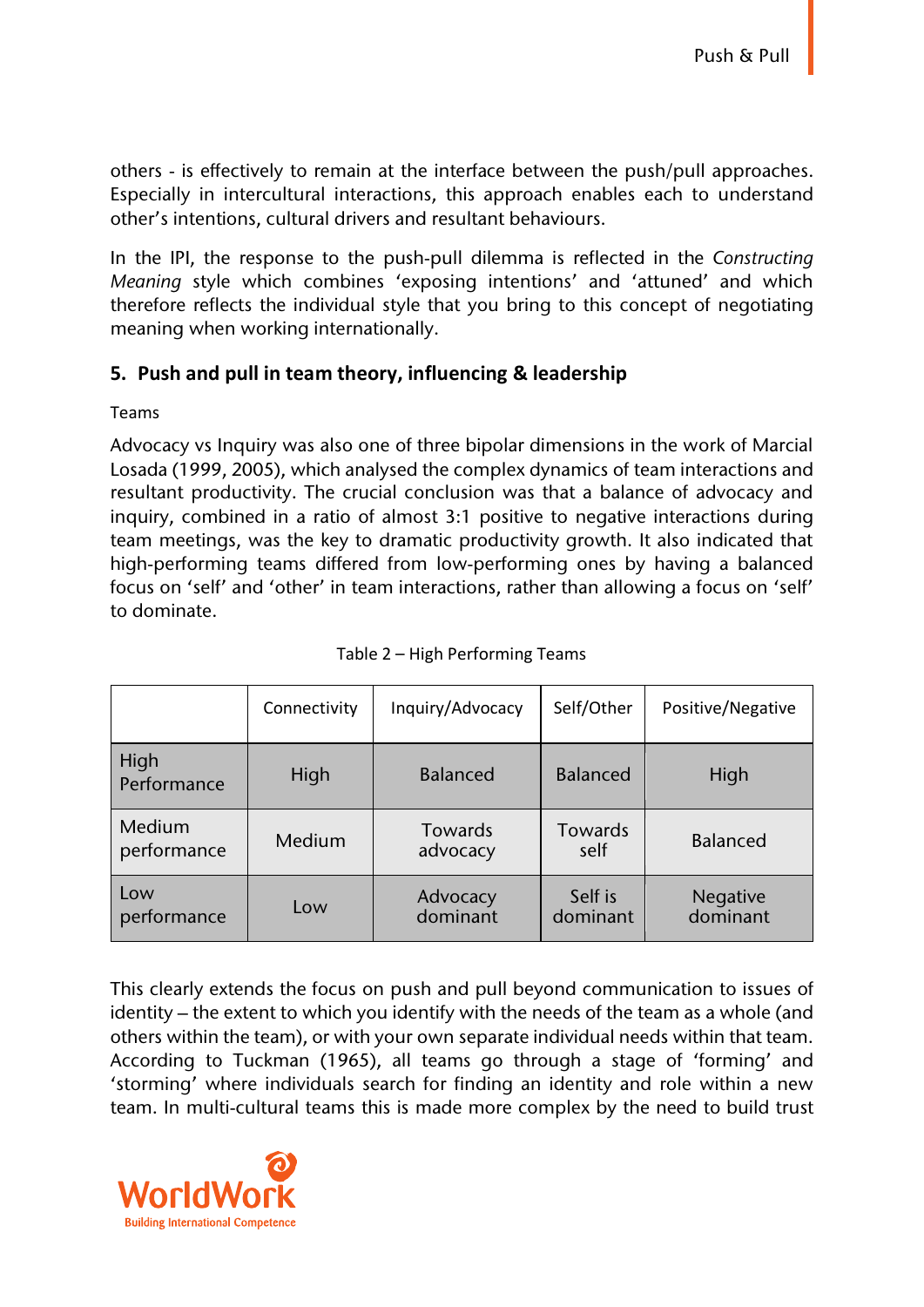that others are competent and reliable despite their very different ways of doing things. There is a danger of allowing low trust to encourage team leaders and members to push for their own values and goals without adapting and fitting in to other ways of behaving, without listening to others ideas or reading their signals. Equally (and it is important to keep this in mind when attempting to apply the positivity aspects of Losada's model) there is also a danger of resorting to a lack of self-assertiveness where the opportunity to push for important ideas at an individual level is lost, and the result is what Nancy Adler (2008) calls a 'ritual politeness' that can lead to unproductivity.

This need to resolve the dilemma of adapting versus remaining true to your own values and beliefs, the need to stick to goals without losing inquisitiveness about different ways of doing things, is also critical to the concept of 'International Styles' in the IPI. (See the focus on Personal Balance and Drive in the illustration below). It is also critical to the needs of teams and individuals that are operating outside their normal comfort zones in unfamiliar cultural settings.



Personal Balance

#### Flexible Behaviour

#### Influencing

Once almost completely associated with the exercise of power, the term 'influence' in modern management is now frequently used to refer to essential skills in changing

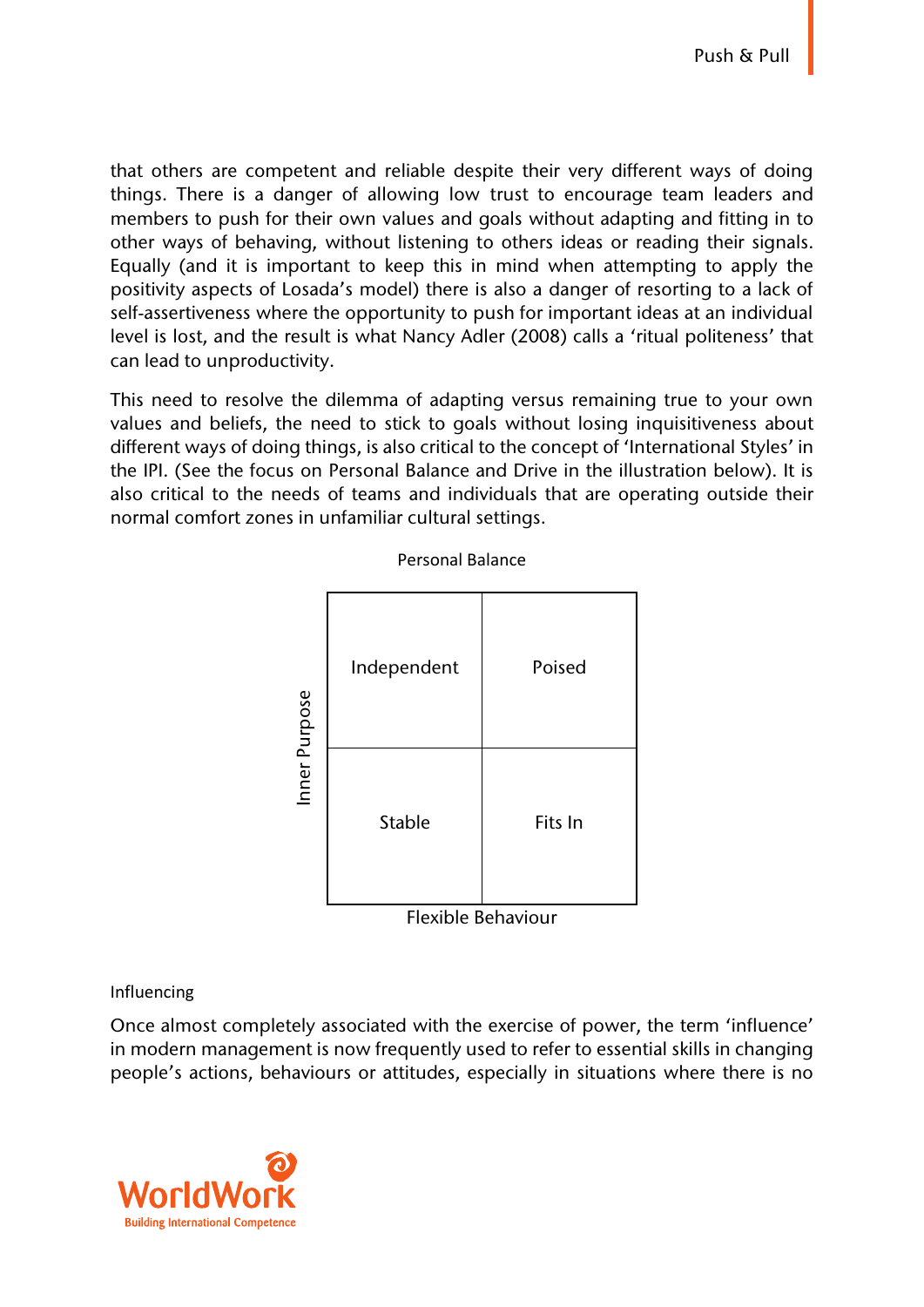positional power. The rise of matrixed working, shared leadership, collaboration and 'teaming' has led to a large amount of research, publication and training on this topic.

Harrison & Kouzes (1980) were among the first to look at the influencing process in terms of psychological energies. This energy is described as how one individual tries to change or affect another, and is again dichotomous.

One of the most useful and practical ways of viewing influence is to look at the outcomes of influence attempts in terms of a scale of resultant levels of engagement (Yukl 2009) as follows:

*Commitment* – intrinsic motivation on actions or behaviour

*Compliance* – requests followed, but with low or even minimal effort and motivation

*Resistance* – active or passive avoidance of following through influence attempts.

How to effectively ensure maximum commitment from colleagues? Gary Yukl has identified four influencing tactics that have been found to be the most effective multidirectionally in organisations and (though more research is still pending) across cultures. These tactics too can helpfully be thought of as being more push or pull or 'interfacing' between the two:

- 1. *Rational persuasion* using facts, data and logic (push)
- 2. *Inspirational appeals* connecting with people's value systems (pull)
- 3. *Consultation* involving people (pull)
- 4. *Collaboration* working together with others (push-pull)

Leadership: authenticity and adaptation

There are two areas of leadership that connect to the concept of push and pull. On one hand, those that focus on authenticity looking inside, discovering themselves, and expressing their values through congruent behaviours. In the face of a growing distrust of leaders, Bill George in his book on 'Authentic Leadership' called for qualities associated with the IPI push qualities 'Inner Purpose' 'Focus on Goals', and 'Resilience' – in other words, having a passion for purpose in their lives, practice their values consistently and have the self-discipline to get results. This was backed up by research that indicated that successful leaders did not seem to share any specific quality except they had built self-awareness from their experiences, and leadership from their own life-stories.

The danger of over-focusing on authentic leadership is of course that you may lose contact with the very different life-stories of others, and the ability to pull other people towards you through adaptability and empathy is also a critical quality of leadership.

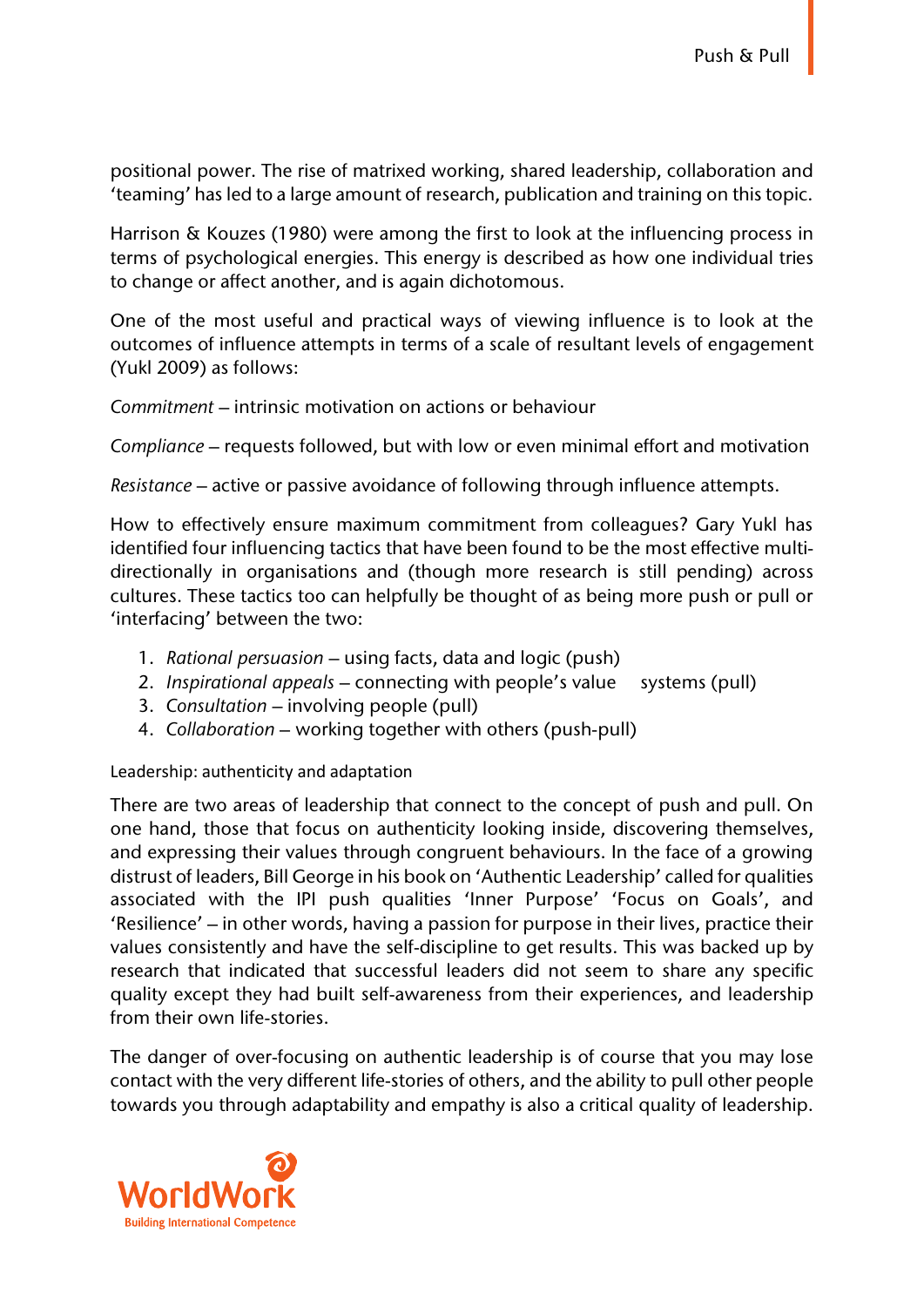This is particularly important for managers with global responsibilities, who are working across distance and infrastructure differences as well as across differences in cultural values and expectations. Deal et al (2009) cite research indicating that success as a global leader depends significantly on the leader's ability to interact effectively with others who are culturally different. To do this, leaders must be able to adapt their behaviour appropriately to the particular circumstances in which they are working. Cultural adaptability is critical to successful global leadership

Kevin Cashman (2008) in 'Leadership from the Inside Out' speaks of the need for 'centered fluidity' in leadership and calls for authenticity to be combined with agility/flexibility and listening skills – a combination of the best of push and pull. He calls for a '720 degree' self-reflection which goes beyond the traditional 'outer' 360 feedback with the attendant risk of giving feedback that only helps individuals create themselves in the image of others. With an 'inner' 360 feedback leaders take a long hard look at themselves and the behaviours that may create advantages or problems for them.

This need to take a long hard look at where your own balance comes from – being driven by you own values or fitting in with the context around you - is supported at a deep level by the IPI. In the section on International Styles there is an opportunity to understand the degree to which in unfamiliar cultural contexts your balance comes from 'Inner Purpose' or 'Flexible Behaviour', as well as how you deal with the unexpected – do you experiment with ways of handling differences ('Resilience') or do you mainly remain open to differences you encounter ('Acceptance'), or, and this is a major feature of the IPI, how do you balance these two approaches yourself?

So ultimately, the IPI underlines the importance of 'versatility' in producing effective modern management and leadership. Two leading authorities – Rob Kaiser and Bob Kaplan (2003) – define versatility as:

*"…having a full range of motion, able to freely use opposing leadership approaches, unrestricted by a bias for one and a prejudice against the other.*

*This is a view of versatility as a mastery of opposites. It is rooted in the tensions and tradeoffs that make leadership a balancing act. Like the Taoist notion of yin and yang, the idea is that it takes two complementary elements to form a whole. Neither is complete without the other.*

*Most beliefs about leadership, it turns out, are only half right. Yes, it's important for leaders to have a strong, visible presence. It's also important for leaders to recognize other people and put them in a strong position…"*

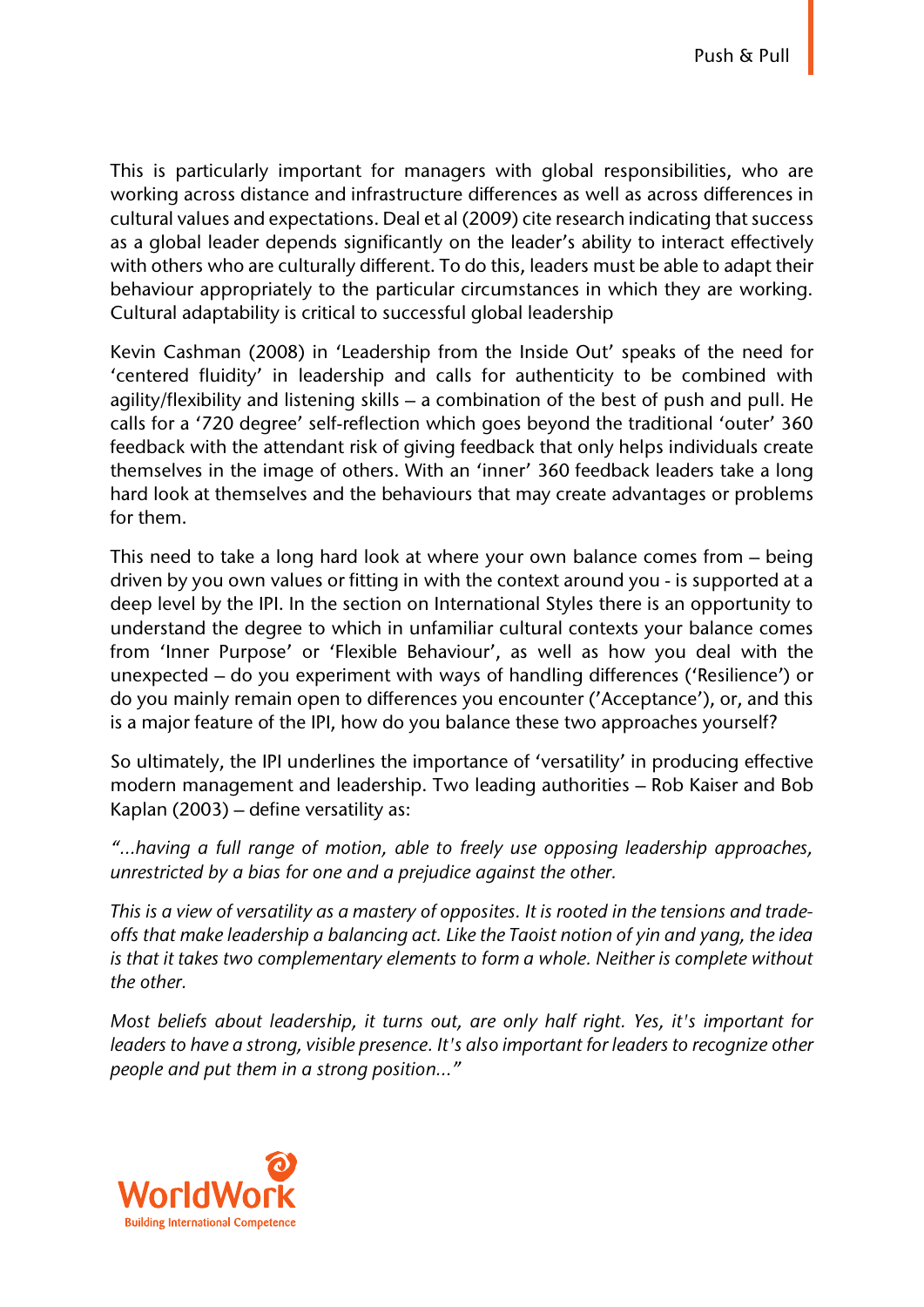The IPI offers not only leaders and managers, but also the many others involved in diverse working environments, the chance to experience their own approach and through this to become more effective in their work in the rapidly changing global economy.

### **6. Summary of benefits of IPI**

In terms of other benefits of the IPI for the organisation:

- Builds a better understanding of what qualities are required of professionals working internationally
- Helps individuals to identify the gap between the demands of their role and the people skills they bring to working internationally
- Sets out a clear development plan for managing these gaps
- Provides a support for team coaching and development when needing to deliver results in an international context
- Gets individuals and teams to reflect on how they should respond to such challenges as avoiding misunderstandings, maintaining motivation, and dealing with the unknown when working internationally
- Provide the above benefits in an interesting interactive session that can be delivered in a workshop

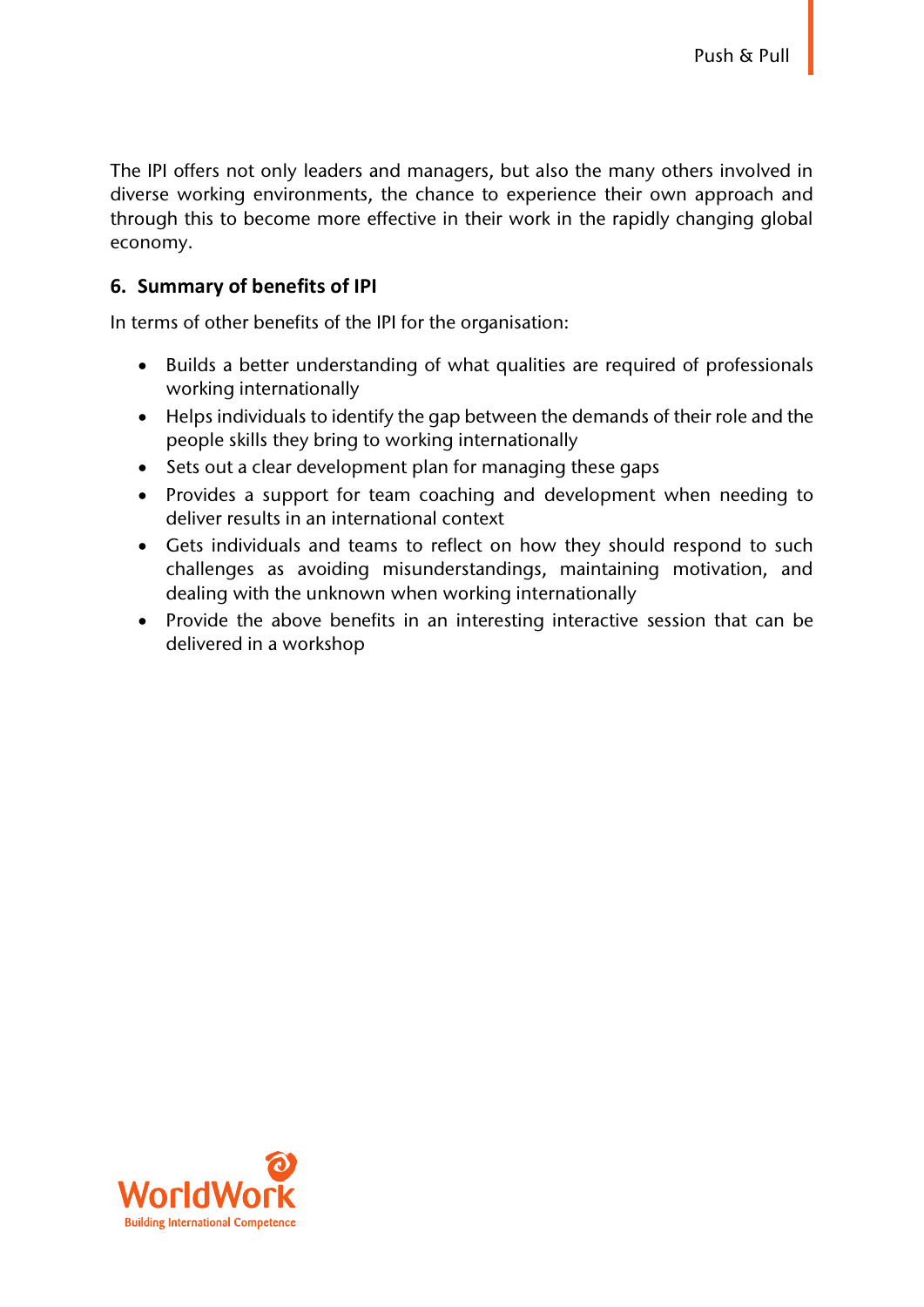#### **7. References**

Edward T. Hall (1959) – The Silent Language

Geert Hofstede (1980) – Culture's consequences: International differences in workrelated values

Fons Trompenaars & Charles Hampden-Turner (1997) – Riding the Waves of Culture: Understanding Diversity in Global Business

William B. Gudykunst (1991) – Bridging Differences

Daniel Kealey – 'The Challenge of Cultural Personnel Selection' in The Handbook of Intercultural Training (1996)

Milton Bennett (1979) – 'Overcoming the Golden Rule: Sympathy & Empathy'. Communication Yearbook 3

Richard Lennox & Raymond Wolfe (1984) – 'Revision of the Self-Monitoring Scale'. Journal of Personality and Social Psychology 46

Helen Spencer-Oatey, Stuart Reid & Stefanie Stadler (2009) – 'Global People Competency Framework: Competencies for Effective Intercultural Interaction'

Keith Goodall & John Roberts (2003) – 'Only connect: teamwork in the multinational'. Journal of World Business 38 (2)

David Bohm (1996) – On Dialogue

William Isaacs (1999) – Dialogue: The Art of Thinking Together

Peter Senge – The Fifth Discipline: The Art & Practice of the Learning Organization (2006)

George Kohlrieser (2006) – Hostage at the Table: How Leaders Can Overcome Conflict, Influence Others, and Raise Performance

Marcial Losada (1999) – 'The complex dynamics of high performance teams'. Mathematical and Computer Modelling, 30 (9-10)

Barbara Fredrickson & Marcial Losada (2005) – 'Positive affect and the complex dynamics of human flourishing'. American Psychologist, 60 (7)